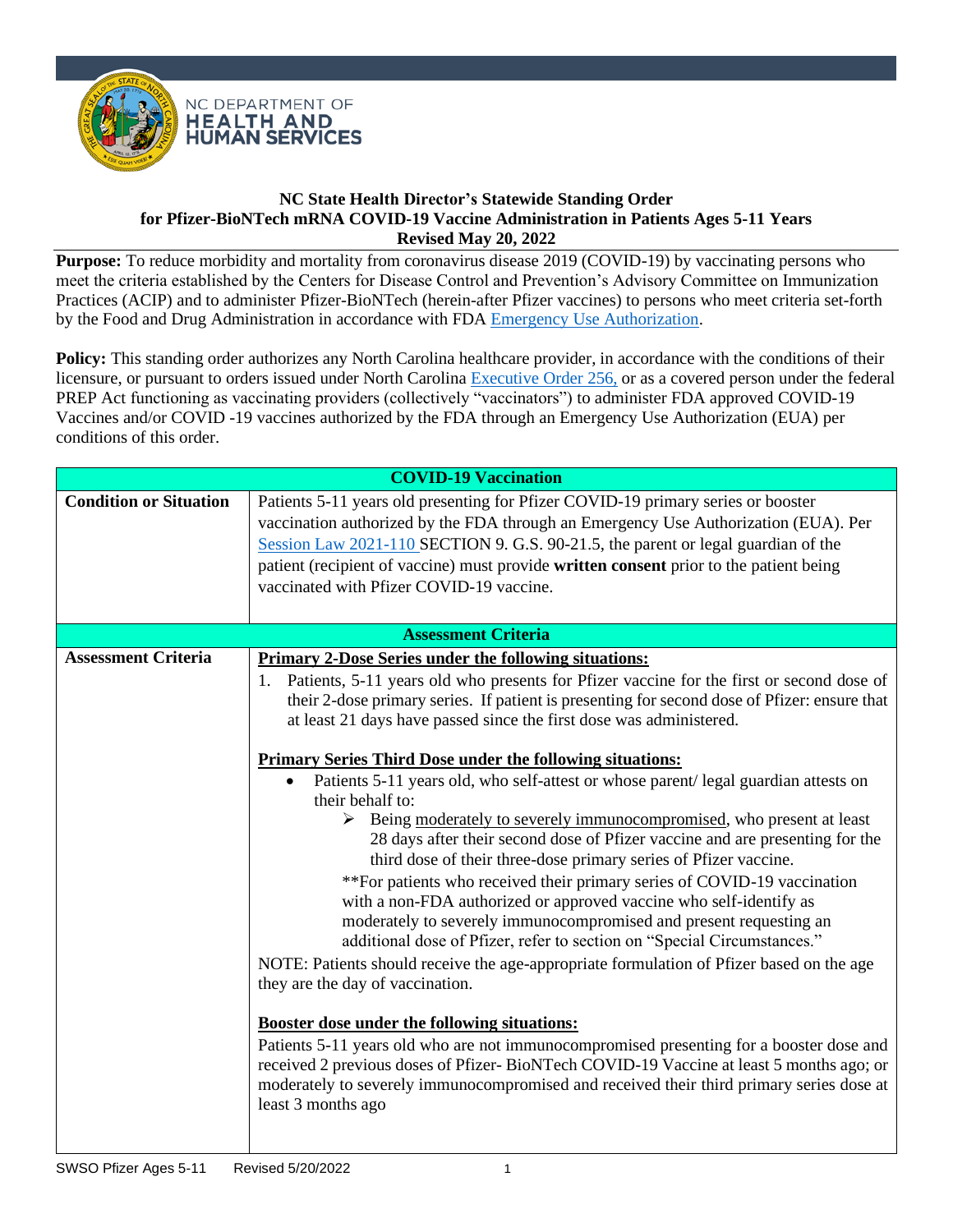



| Dose 1 to Dose 2 of Pfizer<br>*Dose 2 to Dose 3 of Pfizer                                                                                                                                                                                                                                                                                                                                                                                                                                                                                                                                                                                                                                                                                                                                                                                                                                             | 21 days  |
|-------------------------------------------------------------------------------------------------------------------------------------------------------------------------------------------------------------------------------------------------------------------------------------------------------------------------------------------------------------------------------------------------------------------------------------------------------------------------------------------------------------------------------------------------------------------------------------------------------------------------------------------------------------------------------------------------------------------------------------------------------------------------------------------------------------------------------------------------------------------------------------------------------|----------|
|                                                                                                                                                                                                                                                                                                                                                                                                                                                                                                                                                                                                                                                                                                                                                                                                                                                                                                       |          |
|                                                                                                                                                                                                                                                                                                                                                                                                                                                                                                                                                                                                                                                                                                                                                                                                                                                                                                       |          |
|                                                                                                                                                                                                                                                                                                                                                                                                                                                                                                                                                                                                                                                                                                                                                                                                                                                                                                       | 28 days  |
| <b>End of primary series to Booster dose of</b>                                                                                                                                                                                                                                                                                                                                                                                                                                                                                                                                                                                                                                                                                                                                                                                                                                                       | 5 months |
| <b>Pfizer for immunocompetent</b>                                                                                                                                                                                                                                                                                                                                                                                                                                                                                                                                                                                                                                                                                                                                                                                                                                                                     |          |
| End of primary series to Booster dose of<br>Pfizer for moderately to severely<br>immunocompromised                                                                                                                                                                                                                                                                                                                                                                                                                                                                                                                                                                                                                                                                                                                                                                                                    | 3 months |
| * see the section above on third doses to determine if a three-dose primary series is<br>appropriate.                                                                                                                                                                                                                                                                                                                                                                                                                                                                                                                                                                                                                                                                                                                                                                                                 |          |
| <b>Plan of Care</b>                                                                                                                                                                                                                                                                                                                                                                                                                                                                                                                                                                                                                                                                                                                                                                                                                                                                                   |          |
| <b>Patient Education and Data Collection</b>                                                                                                                                                                                                                                                                                                                                                                                                                                                                                                                                                                                                                                                                                                                                                                                                                                                          |          |
| Prior to patients receiving the COVID-19 vaccine, the vaccinator or designee (if delegation<br>permitted by licensure and/or law) shall provide anticipatory guidance regarding<br>vaccination to the patient and parent/legal guardian, which at a minimum shall include:<br>1. Vaccinators may review suggested comfort holds or embraces with the patient and<br>their parent/ legal guardian to reduce stress and facilitate vaccine administration, if<br>applicable.<br>Where, how, and when to obtain follow-up COVID-19 vaccinations, as appropriate and<br>2.<br>as outlined above.<br>CDC Pre-Vaccination Checklist for COVID-19 Vaccine<br>3.                                                                                                                                                                                                                                              |          |
| Fact Sheet for Recipients and Caregivers About the Pfizer COVID-19 Vaccine for Use<br>4.<br>in Individuals 5-11 Years of Age<br>V-safe information sheet to vaccine recipients and their parent/legal guardian and<br>5.<br>encourage vaccine recipients to participate in V-safe.                                                                                                                                                                                                                                                                                                                                                                                                                                                                                                                                                                                                                    |          |
| <b>Pfizer COVID-19 Vaccination Administration Procedures</b>                                                                                                                                                                                                                                                                                                                                                                                                                                                                                                                                                                                                                                                                                                                                                                                                                                          |          |
| <b>Review Interim Clinical Considerations for Use of COVID-19 Vaccines Currently</b><br>1.<br>Approved or Authorized in the United States.<br>2.<br>Review the Fact Sheets for Healthcare Providers Administering Vaccine (Vaccination<br>Providers) for Pfizer for 5-11 Years of Age. The Pfizer-BioNTech COVID-19 Vaccine<br>authorized for use in children 5 through 11 years of age should not be used<br>interchangeably with COMIRNATY® (COVID-19 Vaccine, mRNA)<br>Appropriate medical treatment and clinical staff able to manage immediate allergic<br>3.<br>reactions must be immediately available in the event an acute anaphylactic reaction<br>occurs following administration of mRNA COVID-19 vaccine.<br>A medical provider, defined as a physician, physician assistant, nurse practitioner, or a<br>4.<br>pharmacist authorized to order COVID-19 vaccines by the PREP Act must be |          |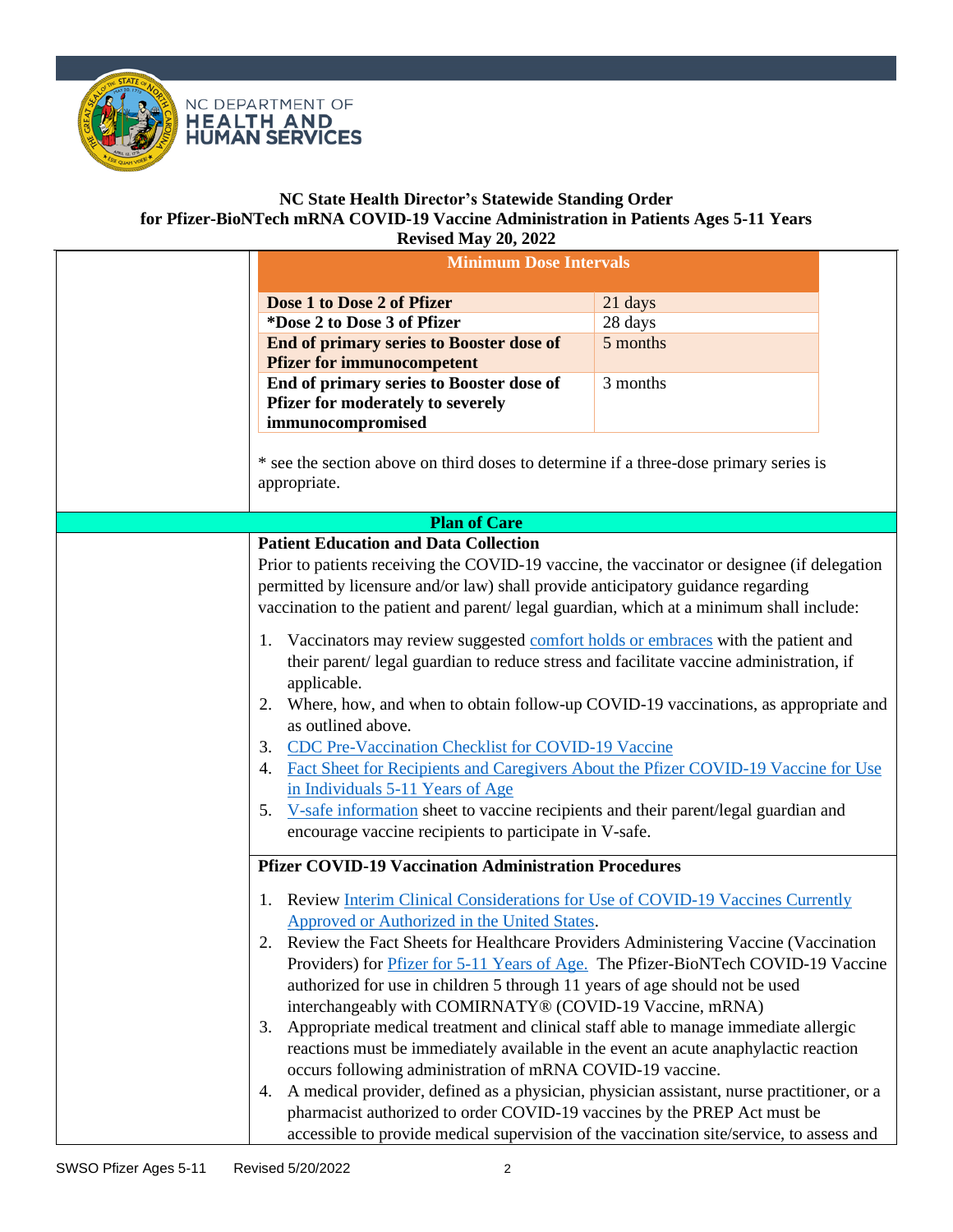

**HEALTH AND HUMAN SERVICES** 



evaluate individuals who present with contraindications or precautions to vaccination, and to answer questions or address problems with carrying out this standing order. This may be telephone or virtual accessibility. 5. Review *Special Circumstances, [Precautions,](#page-6-0) [Contraindications,](#page-6-1)* and *[Criteria or](#page-6-2)  [Circumstances for Notifying Medical Provider](#page-6-2)* sections of this standing order **before** administering the COVID-19 vaccine. 6. Following the current *[CDC Pre-Vaccination Checklist for COVID-19 Vaccines](https://www.cdc.gov/vaccines/covid-19/downloads/pre-vaccination-screening-form.pdf)*, instruct patients accordingly or consult with overseeing provider. a. The pre-vaccination checklist shall be followed with the following exception: COVID-19 vaccination should *not* be deferred in patients who received treatment with convalescent plasma. 7. Written consent must be obtained from the patient's parent or legal guardian prior to vaccine administration per agency policy and in accordance with [NC General Statute.](https://www.fda.gov/news-events/press-announcements/fda-approves-first-covid-19-vaccinehttps:/www.ncleg.net/EnactedLegislation/Statutes/PDF/BySection/Chapter_90/GS_90-21.13.pdf)  [90-21.13](https://www.fda.gov/news-events/press-announcements/fda-approves-first-covid-19-vaccinehttps:/www.ncleg.net/EnactedLegislation/Statutes/PDF/BySection/Chapter_90/GS_90-21.13.pdf) and [NC General Statute 90-21.5](https://www.ncleg.net/enactedlegislation/statutes/html/bysection/chapter_90/gs_90-21.5.html) an[d Session Law 2021-110.](https://urldefense.com/v3/__https:/ncdhhs.us4.list-manage.com/track/click?u=58ec19aaea4630b1baad0e5e4&id=ec49ec78be&e=c28fae65f3__;!!HYmSToo!LQ2Juvpob6FcAyzJyIAbvwrsNmHYtP6Zvw8KW5J-92ycHxg2A6Yemdisjz1mhd3EZOSsvSx5$) 8. Personal Protective Equipment: Before administering the COVID-19 vaccination, don appropriate personal protective equipment (PPE) per [CDC guidelines for COVID-19](https://www.cdc.gov/vaccines/hcp/admin/mass-clinic-activities/during-clinic-activities.html)  [vaccinations](https://www.cdc.gov/vaccines/hcp/admin/mass-clinic-activities/during-clinic-activities.html) to protect against the transmission of COVID-19. **Vaccine Product & Preparation:** 1. **Vaccine product:** ensure the appropriate Pfizer formulation is selected. Pfizer COVID-19 vaccine for use as primary series and booster in ages  $5-11$  ( $10 \mu$ g) has an **ORANGE** cap and label and is marked "Age 5y to  $\leq 12y$ ". Using gray or purple cap formulations for ages 12 and older  $(30 \mu g)$  may result in vaccine administration errors and should not be used in this age group**.**  $\checkmark$  Orange plastic cap and label with orange border. 2. **Preparation**: Mix, observing aseptic technique, according to the manufacturer's instructions. Follow manufacturer's guidance for storing/handling mixed vaccine. Refer to [Pfizer Vaccine Preparation Summary for 5-11 Year Formulation.](https://www.cdc.gov/vaccines/covid-19/info-by-product/pfizer/downloads/Pfizer_PED_PrepAdmin.pdf) 3. **Dosing:** a. Administer 0.2mL (10 µg) Pfizer COVID-19 vaccine to patients aged 5- 11regardless of whether the patient is receiving a first, second, third (for immunocompromised) or booster dose.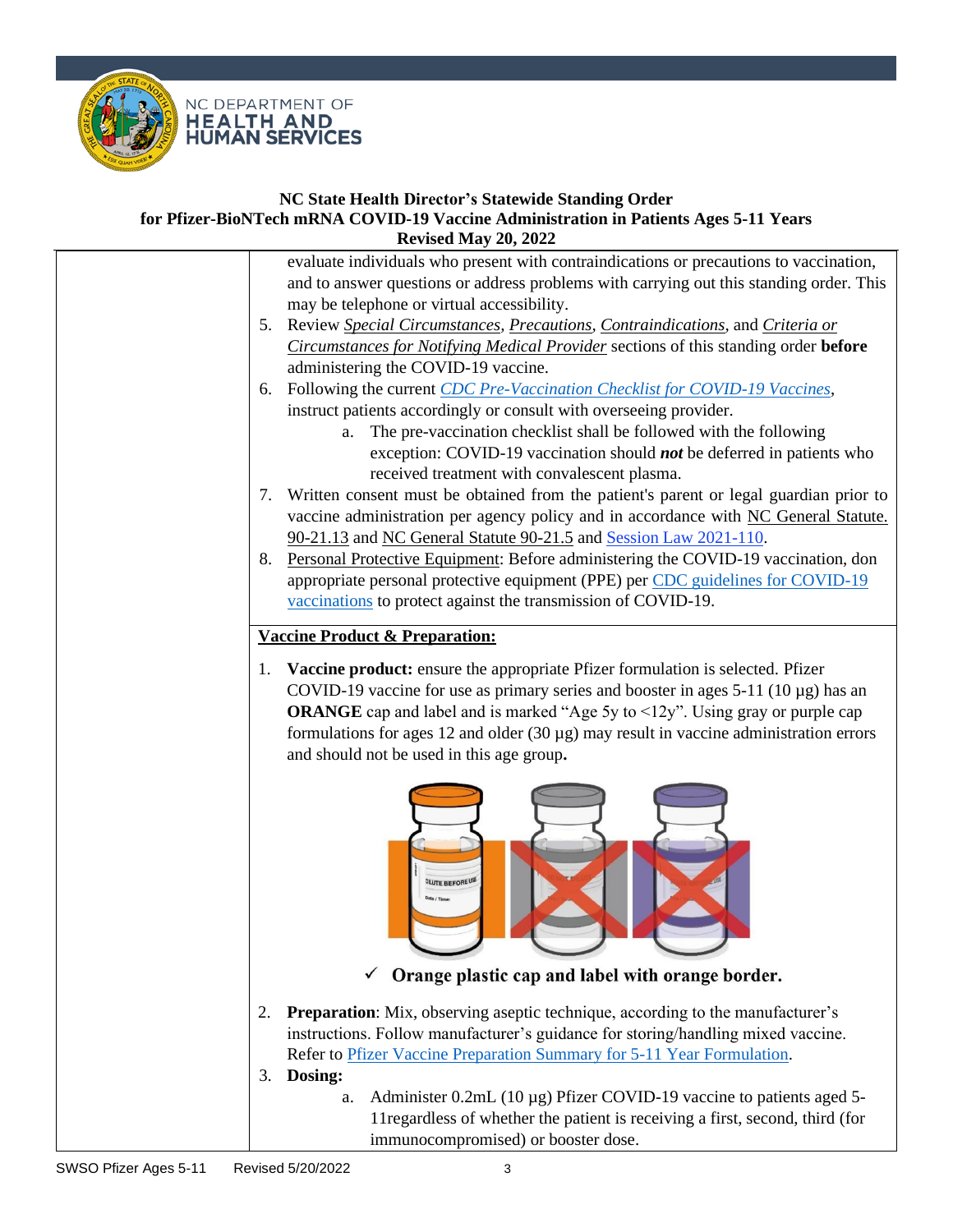

| b.                           |                                                                                                                                                  |                                                                                                                                        |                                                                           |
|------------------------------|--------------------------------------------------------------------------------------------------------------------------------------------------|----------------------------------------------------------------------------------------------------------------------------------------|---------------------------------------------------------------------------|
|                              | day they present for vaccination.                                                                                                                |                                                                                                                                        | Use only the age-appropriate Pfizer product/dose based on patient age the |
| c.                           | Inadvertent administration of an incorrect/inappropriate dose or                                                                                 |                                                                                                                                        |                                                                           |
|                              | formulation of COVID-19 vaccine, review Interim Clinical Considerations,                                                                         |                                                                                                                                        |                                                                           |
|                              | Appendix C for COVID-19 vaccine errors an deviations, and take action                                                                            |                                                                                                                                        |                                                                           |
| as directed.<br>4.           | Timing: All recommended doses of COMIRNATY/Pfizer shall be administered as                                                                       |                                                                                                                                        |                                                                           |
|                              | close to the recommended interval as possible. Doses that are given up to 4 days (the                                                            |                                                                                                                                        |                                                                           |
|                              | "grace period") before the recommended interval are valid and should not be repeated.                                                            |                                                                                                                                        |                                                                           |
|                              | The 4-day grace period shall not be used to prospectively schedule or administer a                                                               |                                                                                                                                        |                                                                           |
|                              | COVID-19 vaccine dose earlier than recommended. (See interval table above)                                                                       |                                                                                                                                        |                                                                           |
| a.                           | See Interim Clinical Considerations, Appendix C for information on                                                                               |                                                                                                                                        |                                                                           |
|                              | COVID-19 vaccine errors and administration deviations.                                                                                           |                                                                                                                                        |                                                                           |
| <b>Administration:</b><br>5. |                                                                                                                                                  |                                                                                                                                        |                                                                           |
| a.                           | Route of Administration: Administer Pfizer vaccine by intramuscular<br>(IM) injection in the deltoid muscle of the arm to patients 5-11 years of |                                                                                                                                        |                                                                           |
|                              | age. The deltoid muscle is the preferred IM injection site for this age                                                                          |                                                                                                                                        |                                                                           |
|                              | group. If contraindications exist to using the deltoid, the anterolateral thigh                                                                  |                                                                                                                                        |                                                                           |
|                              | also can be used.                                                                                                                                |                                                                                                                                        |                                                                           |
| b.                           | Needle Gauge: Changing needles between drawing up vaccine from a vial                                                                            |                                                                                                                                        |                                                                           |
|                              | and injecting it into a patient is not necessary unless the needle has been                                                                      |                                                                                                                                        |                                                                           |
|                              | damaged, contaminated, or if the needle used to draw up the vaccine is not                                                                       |                                                                                                                                        |                                                                           |
|                              | the correct size for the patient based on their age. See needle sizing chart                                                                     |                                                                                                                                        |                                                                           |
|                              |                                                                                                                                                  |                                                                                                                                        |                                                                           |
| below:                       |                                                                                                                                                  |                                                                                                                                        |                                                                           |
| <b>Age of Patient</b>        | <b>Needle Gauge</b>                                                                                                                              | <b>Needle Length</b>                                                                                                                   | <b>Injection Site</b>                                                     |
| 5-10 years old               | 16-25 mm                                                                                                                                         | *5/8-1 inch                                                                                                                            | Deltoid muscle                                                            |
|                              | 25-32 mm                                                                                                                                         | $1-1.25$ inches                                                                                                                        | Anterolateral thigh                                                       |
| 11 years old                 | 16-25 mm                                                                                                                                         | $*5/8-1$ inch                                                                                                                          | Deltoid muscle                                                            |
|                              | 25-38 mm                                                                                                                                         | $1-1.25$ inches                                                                                                                        | Anterolateral thigh                                                       |
|                              | * A 5/8 inch needle may be used in patients weighing less than 130lbs in the deltoid only if                                                     |                                                                                                                                        |                                                                           |
|                              | subcutaneous tissues are not bunched and injection is made at 90-degree angle.                                                                   |                                                                                                                                        |                                                                           |
| c.                           | Multiple vaccinations: If multiple vaccines are administered at a single                                                                         |                                                                                                                                        |                                                                           |
|                              | visit, administer each injection in a different injection site following                                                                         |                                                                                                                                        |                                                                           |
|                              | guidance in the CDC Interim Clinical Considerations. Injection sites                                                                             |                                                                                                                                        |                                                                           |
|                              | should be separated by at least 1 inch.                                                                                                          |                                                                                                                                        |                                                                           |
|                              | i. In patients who are 11 years old, the deltoid muscle can be used.<br>ii. In patients who are 5-10 years old, if more than 2 vaccines are      |                                                                                                                                        |                                                                           |
|                              |                                                                                                                                                  | injected in the same limb, the vastus lateralis muscle of the<br>anterolateral thigh is the preferred site due to greater muscle mass. |                                                                           |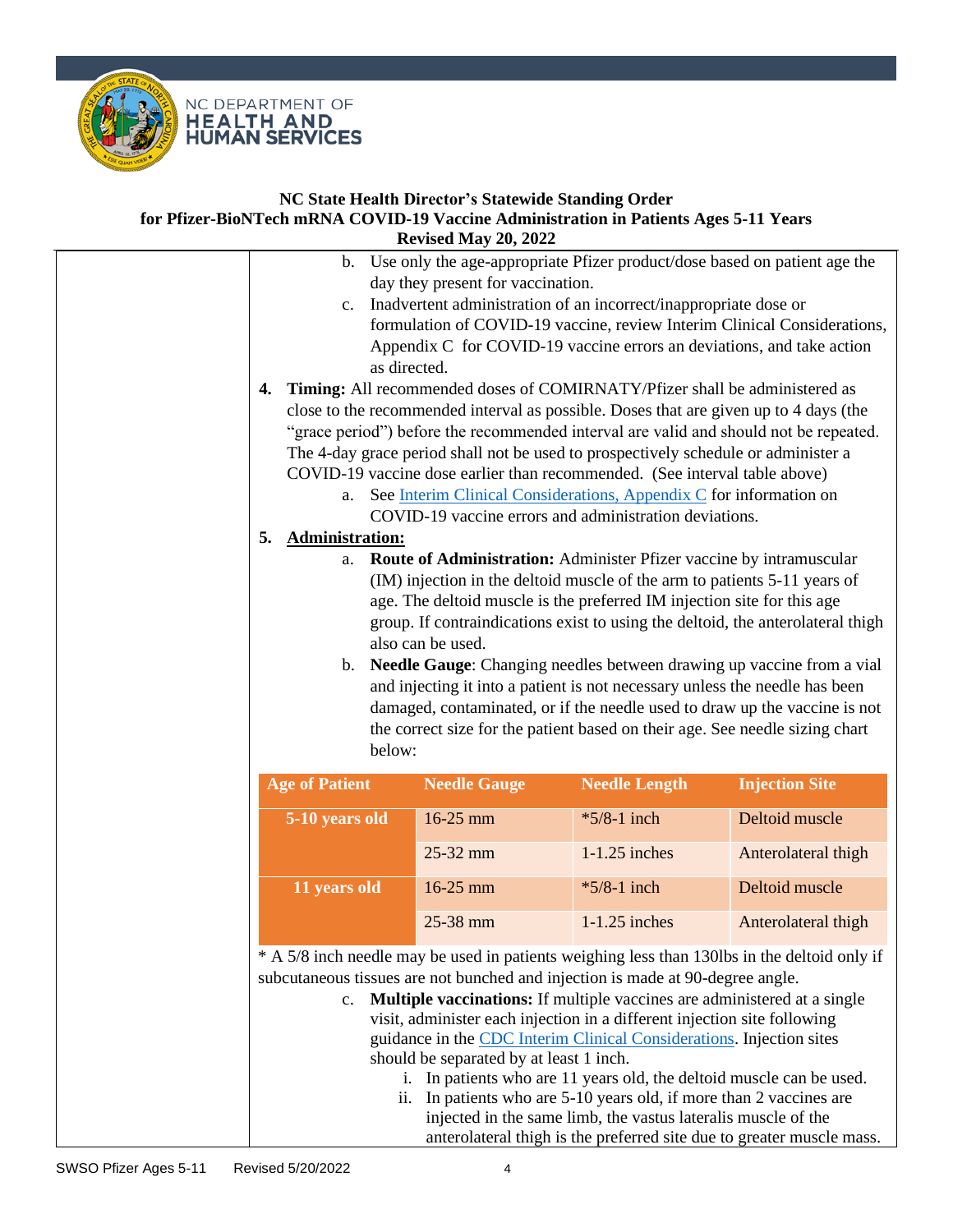

|    | <b>Revised May 20, 2022</b>                                                                                                                                                                                                               |
|----|-------------------------------------------------------------------------------------------------------------------------------------------------------------------------------------------------------------------------------------------|
|    | Bleeding Risk: Patients with blood disorders or who are on blood thinners:<br>d.<br>administer the vaccine using a 23 gauge or smaller caliber needle, followed<br>by firm pressure on the site, without rubbing, for at least 2 minutes. |
| 6. | Documentation:                                                                                                                                                                                                                            |
|    | <b>CVMS/NCIR:</b> Document vaccine record in CVMS or NCIR within 24<br>a.                                                                                                                                                                 |
|    | hours after vaccine administration per system guidelines found at:                                                                                                                                                                        |
|    | https://immunize.nc.gov/providers/covid-19training.htm. If vaccine is                                                                                                                                                                     |
|    | documented in the EHR within 24 hours, providers have no more than 72                                                                                                                                                                     |
|    | hours from administration to also enter data in CVMS or NCIR.                                                                                                                                                                             |
|    | Determining whether to document in CVMS versus NCIR should occur                                                                                                                                                                          |
|    | according to site protocol; it is not necessary to document in both systems.                                                                                                                                                              |
|    | Electronic Medical Record: If necessary for billing or other purposes,<br>b.                                                                                                                                                              |
|    | document patient COVID-19 vaccination in agency electronic medical                                                                                                                                                                        |
|    | record per agency policy.                                                                                                                                                                                                                 |
|    | Provide vaccine recipients and their parent/legal guardian with COVID-19<br>$c_{\cdot}$                                                                                                                                                   |
|    | Vaccination Record Card indicating the vaccine dose number, product                                                                                                                                                                       |
|    | name/manufacturer, lot number, date of vaccination, name/location of                                                                                                                                                                      |
|    | vaccinator and clinic site.                                                                                                                                                                                                               |
|    | d. Counsel when and how patient needs to schedule return appointment for                                                                                                                                                                  |
|    | second or third dose-of COVID-19 vaccine, if applicable.                                                                                                                                                                                  |
|    |                                                                                                                                                                                                                                           |
|    | Pfizer COVID-19 Vaccination Observation and Follow-Up                                                                                                                                                                                     |
| 1. | <b>Post-vaccination Observation:</b> Nurses, EMS, or other individuals who are trained and                                                                                                                                                |
|    | supervised by clinical staff shall observe patients post-vaccination for immediate                                                                                                                                                        |
|    | allergic reactions according to the Centers for Disease Control and Prevention                                                                                                                                                            |
|    | guidelines for the following time periods:                                                                                                                                                                                                |
|    | a. 30 minutes:                                                                                                                                                                                                                            |
|    | i. Persons with a history of an immediate allergic reaction of any                                                                                                                                                                        |
|    | severity to a non-COVID-19 vaccine                                                                                                                                                                                                        |
|    | ii. Persons with a history of anaphylaxis due to any cause                                                                                                                                                                                |
|    | People with a contraindication to a different type of COVID-19<br>iii.                                                                                                                                                                    |
|    | vaccine (for example, people with a contraindication to a viral                                                                                                                                                                           |
|    | vector vaccine-Janssen/Johnson and Johnson who receive a mRNA                                                                                                                                                                             |
|    | vaccine-COMIRNATY/Pfizer or Moderna/SPIKEVAX) should be                                                                                                                                                                                   |
|    | observed for 30 minutes following vaccination.                                                                                                                                                                                            |
|    | iv. Persons with an immediate (within 4 hours of exposure) non-                                                                                                                                                                           |
|    | severe allergic reaction to a COVID-19 vaccine or injectable                                                                                                                                                                              |
|    |                                                                                                                                                                                                                                           |
|    | therapy                                                                                                                                                                                                                                   |
|    | b. 15 minutes: All other persons                                                                                                                                                                                                          |
| 2. | Anaphylaxis Management: Be prepared to manage medical emergencies by following                                                                                                                                                            |
|    | your emergency response policies, procedures, and standing orders for any vaccine                                                                                                                                                         |
|    | reaction, which must include appropriate equipment and medications (e.g., epinephrine,                                                                                                                                                    |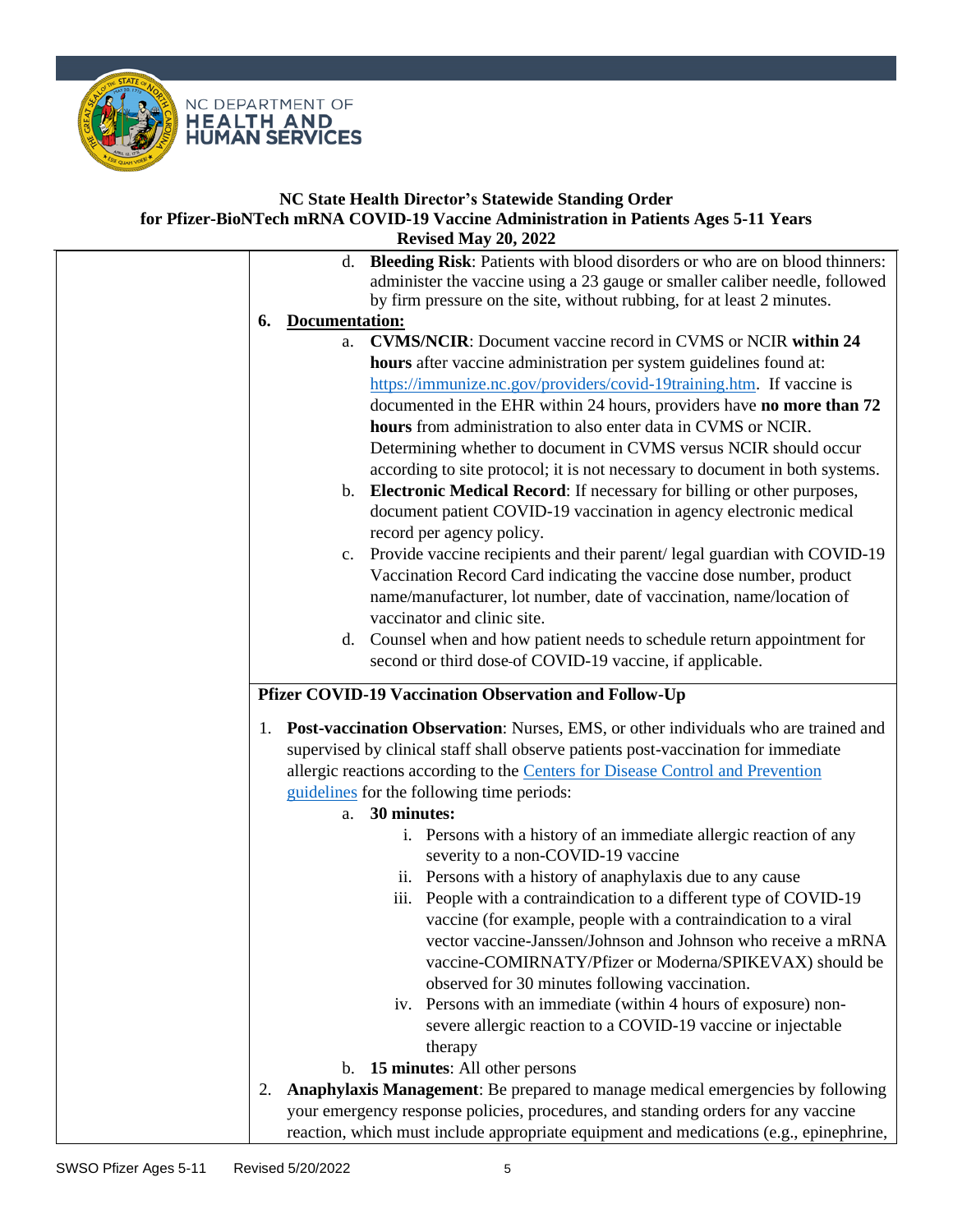

|                              | diphenhydramine) where vaccines are provided to respond to severe allergic reactions<br>and anaphylaxis.<br>Syncope: Be prepared to manage syncope as it may occur in association with<br>3.<br>administration of injectable vaccines, in particular in adolescents. Procedures should be<br>in place to avoid injury from fainting.                                                                                                                                                                                                                                                                                                                                                                                                                                                                                                                                                                                                                                                                                                                                                                                                                                                                                                                                                                                                                                                                                                                                                                                                                                                                                                                                                                                                                                                                                                                            |
|------------------------------|-----------------------------------------------------------------------------------------------------------------------------------------------------------------------------------------------------------------------------------------------------------------------------------------------------------------------------------------------------------------------------------------------------------------------------------------------------------------------------------------------------------------------------------------------------------------------------------------------------------------------------------------------------------------------------------------------------------------------------------------------------------------------------------------------------------------------------------------------------------------------------------------------------------------------------------------------------------------------------------------------------------------------------------------------------------------------------------------------------------------------------------------------------------------------------------------------------------------------------------------------------------------------------------------------------------------------------------------------------------------------------------------------------------------------------------------------------------------------------------------------------------------------------------------------------------------------------------------------------------------------------------------------------------------------------------------------------------------------------------------------------------------------------------------------------------------------------------------------------------------|
| <b>Special Circumstances</b> | People who received COVID-19 vaccination outside the United States: The<br>recommendations for people vaccinated outside of the United States depend on the<br>vaccine(s) received for the primary series, whether the primary series was completed, and<br>whether a booster dose was received. Refer to Interim Clinical Considerations, Appendix A<br>(People who received COVID-19 vaccine outside the United States) and take action/<br>consult with medical provider as directed.                                                                                                                                                                                                                                                                                                                                                                                                                                                                                                                                                                                                                                                                                                                                                                                                                                                                                                                                                                                                                                                                                                                                                                                                                                                                                                                                                                        |
|                              | Participants in clinical trials within or outside the United States who received all the<br>recommended primary series doses of a WHO-EUL COVID-19 vaccine (i.e., not placebo)<br>that is not FDA-approved or FDA-authorized are considered fully vaccinated. They are also<br>eligible for a booster dose Pfizer-BioNTech COVID-19 Vaccine at least 5 months after<br>completing the Pfizer 2 dose primary series for immune competent children. Those who are<br>moderately to severely immunocompromised should wait at least 3 months after their third<br>primary series dose. In addition, individuals who received a vaccine that is not listed for<br>emergency use by WHO but for which a U.S. data and safety monitoring board or<br>equivalent has independently confirmed efficacy are considered fully vaccinated. *These<br>persons require medical consultation.<br>Moderately or severely immunocompromised clinical trial participants should<br>receive an additional dose of Pfizer-BioNTech COVID-19 Vaccine after receiving<br>their 2nd dose of a primary series.<br>Clinical trial participants (including moderately or severely immunocompromised<br>people who received a 3-dose primary series) should receive a single booster dose<br>of Pfizer-BioNTech COVID-19 Vaccine 3 months after completing the third<br>primary series dose. If clinical trial participants have questions about whether they<br>should receive an additional and/or booster dose outside of the clinical trial, they<br>should consult with their healthcare provider. Clinical trial participants who did not<br>receive all the recommended doses, or who received other vaccines not listed<br>above, should consult with their healthcare provider to determine if they should<br>receive an FDA-approved or FDA-authorized COVID-19 vaccine series. |
| <b>Follow-up</b>             | Adverse events that occur in a recipient following COVID-19 vaccination should be<br>reported to VAERS. Vaccination providers are required by the FDA to report the following<br>that occur after COVID-19 vaccination under BLA or EUA:<br>Vaccine administration errors<br>Information on preventing, reporting, and managing COVID-19 vaccine administration<br>errors is found in Appendix C. Administration errors should be reported to VAERS<br>Serious adverse events<br>Cases of Multisystem Inflammatory Syndrome                                                                                                                                                                                                                                                                                                                                                                                                                                                                                                                                                                                                                                                                                                                                                                                                                                                                                                                                                                                                                                                                                                                                                                                                                                                                                                                                     |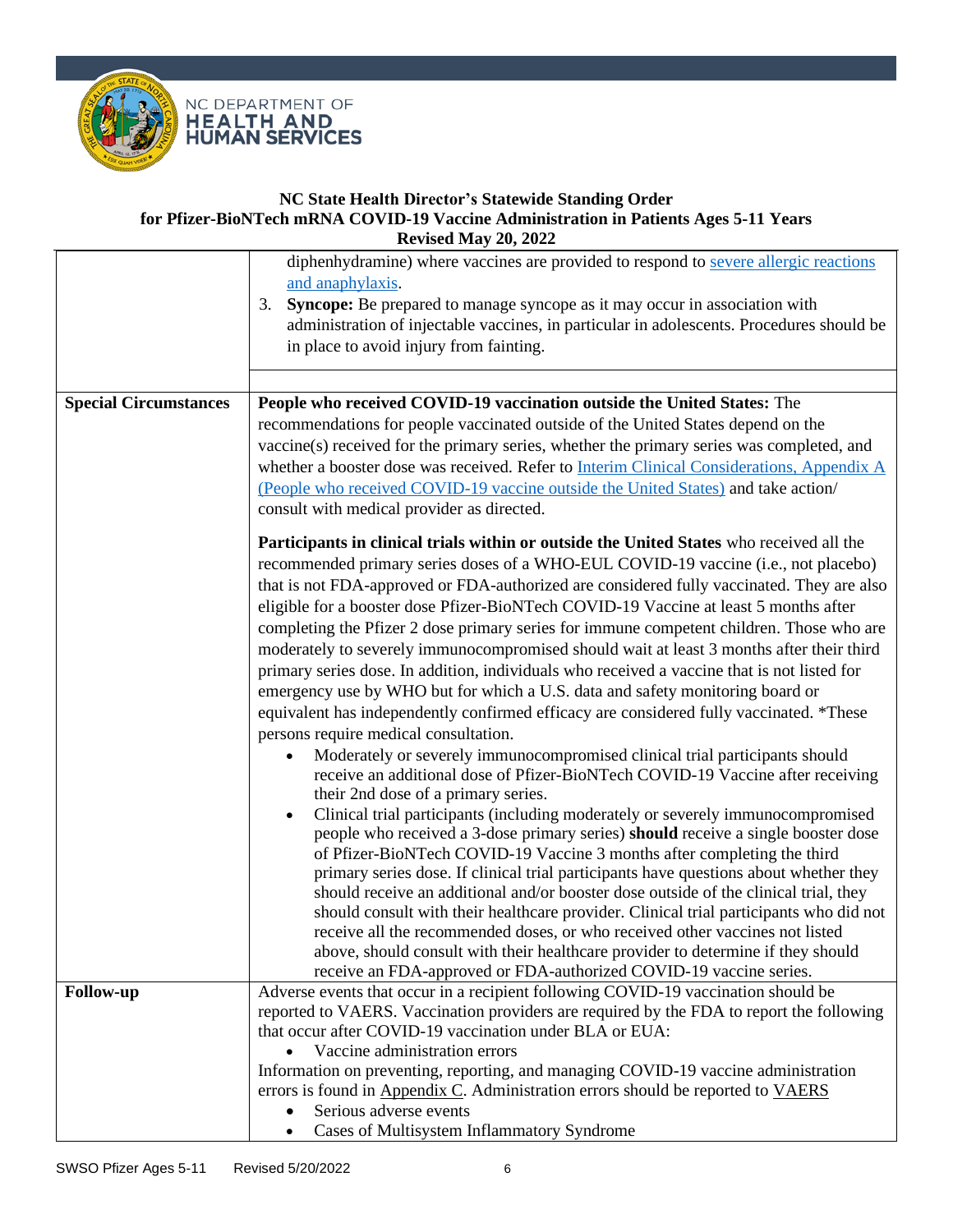

<span id="page-6-2"></span><span id="page-6-1"></span><span id="page-6-0"></span>

|                               | • Cases of COVID-19 that result in hospitalization or death                                      |
|-------------------------------|--------------------------------------------------------------------------------------------------|
|                               | Reporting is encouraged for any other clinically significant adverse event, even if it is        |
|                               | uncertain whether the vaccine caused the event. Information on how to submit a report to         |
|                               | VAERS is available at https://vaers.hhs.gov or by calling 1-800-822-7967.                        |
|                               |                                                                                                  |
| <b>Precautions for Use of</b> | 1. Persons with a history of an immediate allergic reaction to any other vaccine other than      |
| this Order                    | COVID-19 vaccine or to any injectable therapy (i.e., intramuscular, intravenous, or              |
|                               | subcutaneous vaccines or therapies [excluding subcutaneous immunotherapy for                     |
|                               | allergies, i.e., "allergy shots"]). This includes people with a history of an immediate          |
|                               | allergic reaction to a vaccine or injectable therapy that contains multiple components,          |
|                               | one of which is a COVID-19 vaccine component, even if it is unknown which                        |
|                               | component elicited the immediate allergic reaction.                                              |
|                               | Persons with a contraindication to one type of a COVID-19 vaccine (e.g., viral vector –<br>2.    |
|                               | Janssen/Johnson and Johnson) have a precaution to another (e.g., mRNA –                          |
|                               | COMIRNATY/Pfizer or Moderna/SPIKEVAX) because of potential cross-reactive                        |
|                               | hypersensitivity. Consultation with an allergist-immunologist should be considered               |
|                               | prior to vaccination and patients with this precaution should be vaccinated in a health          |
|                               | care setting where allergic reactions can be immediately managed and under the                   |
|                               | supervision of a health care provider experienced in the management of severe allergic           |
|                               | reactions.                                                                                       |
|                               | Patient or parent/legal guardian on their behalf reports moderate to severe acute illness.<br>3. |
|                               | Patient or parent/legal guardian on their behalf who report a precaution to vaccination<br>4.    |
|                               | must be counseled about the unknown risks of experiencing a severe allergic reaction             |
|                               | and balance these risks against the benefits of vaccination.                                     |
|                               |                                                                                                  |
|                               | Persons with a history of myocarditis or pericarditis.<br>5.                                     |
|                               | Persons with a history of MIS-C.<br>6.                                                           |
| <b>Contraindications for</b>  | Do not administer the COVID-19 Vaccine to individuals with a history of:                         |
| Use of this Order             | • Severe allergic reaction (e.g., anaphylaxis) after a previous dose or to a component of        |
|                               | the vaccine                                                                                      |
|                               | • Immediate allergic reaction of any severity to a previous dose or known (diagnosed)            |
|                               | allergy to a component of the vaccine.                                                           |
|                               | See Appendix C: Interim Clinical Considerations for Use of Covid-19 Vaccines Currently           |
|                               | Approved or Authorized in the United States.                                                     |
| Criteria or                   | 1. Allergic reaction: Call 911, implement medical emergency protocols and immediately            |
| <b>Circumstances for</b>      | notify the medical provider providing clinical supervision of the vaccination                    |
| <b>Notifying Medical</b>      | site/service.                                                                                    |
| <b>Provider</b>               | Patient or parent/legal guardian on their behalf reports a precaution for the vaccine.<br>2.     |
|                               | COVID-19 vaccine history cannot be determined or is not available.<br>3.                         |
|                               | Patients vaccinated with COVID-19 vaccines not authorized or approved in the US.<br>4.           |
|                               | Patients vaccinated with active COVID-19 vaccine as part of a clinical trial.<br>5.              |
|                               | Patient reports they are a HCT or CAR-T cell recipient. These patients may need<br>6.            |
|                               | revaccination, dependent on when the transplant or therapy occurred.                             |